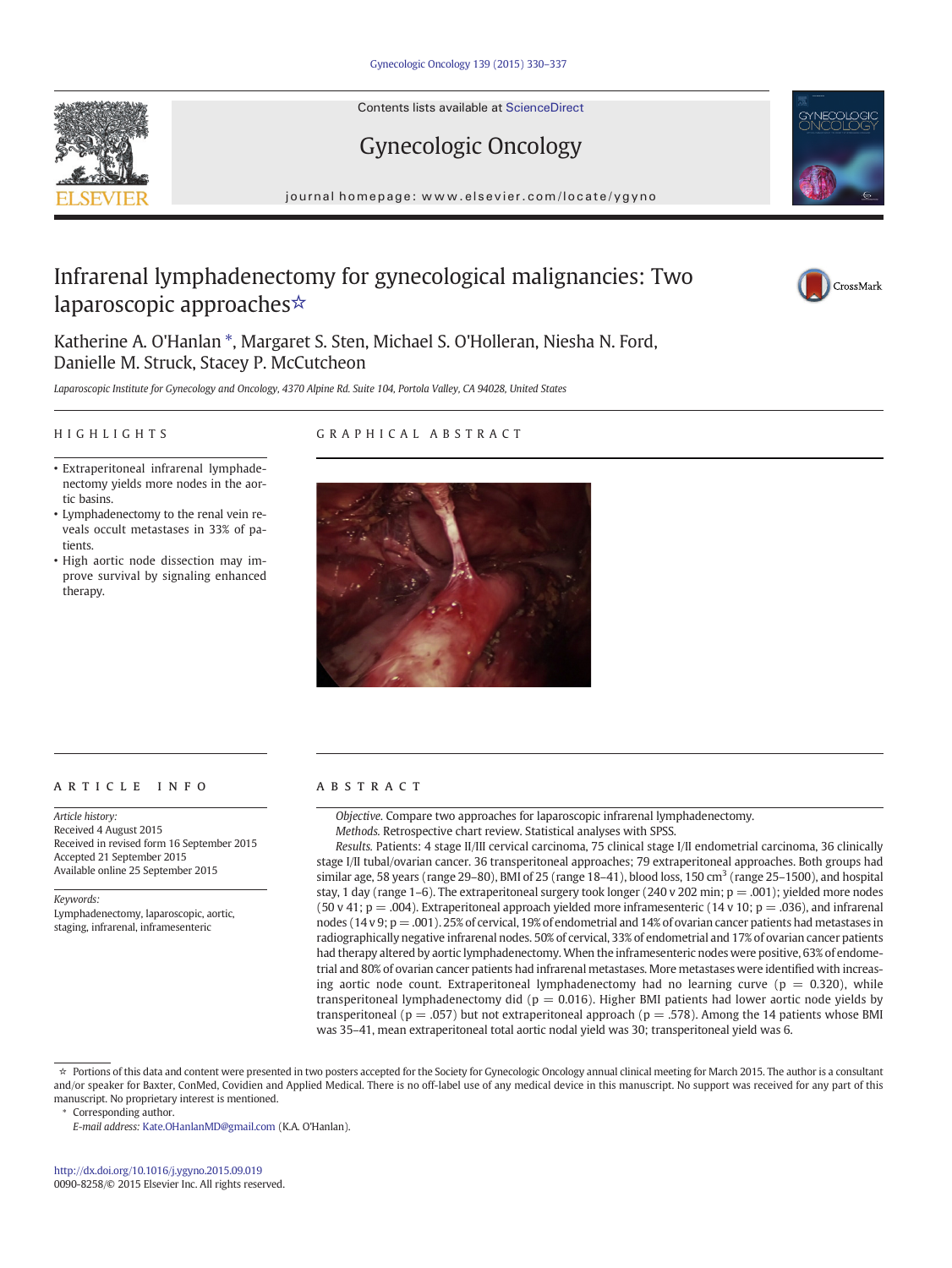Conclusions. Infrarenal aortic lymphadenectomy may offer higher aortic nodal yields, even in patients with BMI's of 45. Larger prospective studies are needed to confirm whether this dissection in high-risk patients ensures more accurate therapy, and possibly improves cure rates.

© 2015 Elsevier Inc. All rights reserved.

#### 1. Introduction

The Gynecologic Oncology Group confirmed that the transperitoneal laparoscopic approach for staging endometrial malignancies is a satisfactory method [\[1\]](#page-6-0). However, this approach is difficult in patients with BMI over 35, and often, dissections are terminated at the inferior mesenteric artery [\[2\].](#page-6-0)

Metastatic lesions in the nodes above the inferior mesenteric artery up to the renal vessels have often been identified at both initial presentation and at recurrence of cervical, uterine and ovarian cancers, leading some to advocate for comprehensive pelvic-to-renal-vessel lymphadenectomy when staging is indicated [\[3](#page-6-0)–7]. In 2001, this gynecologic oncology practice began using the high-aortic lymphadenectomy margins of the renal vessels, as described in the Gynecological Oncology Group (GOG) Surgical Procedures Manual [\[8\].](#page-6-0) Initially, this series employed only the transperitoneal approach, but subsequently added the extraperitoneal approach, and now seeks to formally compare the risks and benefits of each. It is hypothesized that the extraperitoneal approach yields more aortic nodes regardless of BMI and may be easier to learn.

#### 2. Patients and methods

With Investigational Review Board approval from Sequoia Hospital in Redwood City, CA, data was abstracted from hospital and office files for a consecutive series of patients who underwent comprehensive laparoscopic pelvic-to-infrarenal lymphadenectomy along with other indicated procedures from September 1, 2001 to June 1, 2015.

Patients with Stage II–III cervical carcinoma who had computed tomographic evidence of pelvic or aortic adenopathy had extraperitoneal lymphadenectomy. Patients with apical vaginal recurrence of endometrial carcinoma, and patients with the unexpected finding of Grade 3 or papillary serous histotype at hysterectomy by a general gynecologist, had laparoscopic staging. Patients with primary endometrioid uterine carcinoma grade 1 or 2 that was deeply invasive or had cervical spread, or any grade 3 or papillary serous carcinoma, had laparoscopic staging with hysterectomy and bilateral salpingo-oophorectomy. Patients with prior resection of a pelvic mass that revealed a clinically early stage ovarian cancer who were then referred by their gynecologist, and patients who were referred with complex masses found at frozen section to be malignant, had laparoscopic staging with appropriate extirpation of uterus and ovaries.

Excluded from the study were patients referred with ovarian carcinoma with radiographic evidence of metastasis, ascites or omental stranding. These patients had laparotomic staging and debulking. Additionally, patients whose BMI was over 45 were limited to laparoscopic hysterectomy with only clinical staging if their computed tomography confirmed that all pelvic and aortic nodes were smaller than 1 cm. The life-threatening risk of a serious vascular complication deep inside these massive patients from a laparoscopic lymphadenectomy far overshadowed any benefit of identifying and removing micrometastases.

A community gynecologic oncologist performed all procedures, assisted by a general gynecologist or a general surgeon, using a single field surgical prep technique [\[9\].](#page-6-0) Initially, the transperitoneal approach was used in all cases, with consistent dissection up to the inferior margin of the bilateral renal vessels. Once the extraperitoneal approach was introduced, it was performed for patients when lymphadenectomy was planned ab initio, such as for an established diagnosis of uterine papillary serous carcinoma or ovarian carcinoma. For patients at known risk of needing lymphadenectomy, but requiring frozen section of the uterus or ovary, the hysterectomy and salpingo-oophorectomy were performed through the umbilical port, suprapubic and right lower quadrant ports, thereby avoiding peritoneal perforation on the left, so that an extraperitoneal approach from the left could still be used if frozen section indicated lymphadenectomy. The transperitoneal approach continued to be essential in cases when lymphadenectomy was unexpectedly indicated during the surgery and a port had already breached the left peritoneal lining.

The pelvic-to-high-aortic lymphadenectomy dissection consisted of a methodical and complete en masse resection of the fibrofatty lymphnode bearing tissue surrounding each artery and vein, in six anatomic bundles, bilaterally, regardless of approach [\[10\]](#page-6-0). The surgical margins of the pelvic (PEL), inframesenteric (IM) and infrarenal aortic (IR) lymphadenectomy are described below.

The PEL lymphadenectomy margins include the genitofemoral nerve and pelvic sidewall laterally; the obturator nerve posteriorly, the ureter and superior vesical artery medially, the ureter crossing the bifurcation of the common iliac superiorly; and the crossing of the deep circumflex iliac vein over the external iliac artery inferiorly, conforming with page 9 in the GOG Surgical Procedures Manual [\[8\].](#page-6-0)

The IM nodal bed inferior margin is the ureter crossing the common iliac artery at the bifurcation. The posterior margin is the psoas muscle and sacrum. The anterior margins are the peritoneal lining. The lateral margin is the ureter on each side. The superior margin is the level of the inferior mesenteric artery origin on the aorta, divided right and left by the middle of the aorta, conforming to the "para-aortic lymphadenectomy" on page 11 in the GOG Surgical Manual [\[8\]](#page-6-0).

The IR nodes extend from the origin of the inferior mesenteric artery superiorly to the level of the branching of the renal veins off of the vena cava, with the psoas posteriorly on the left and the vena cava posteriorly on the right, the peritoneum and duodenum anteriorly, and each of the ureters laterally, divided right and left by the aortocaval margin, conforming to the "high para-aortic lymphadenectomy" on page 12 of the GOG Surgical Procedures Manual [\[8\]](#page-6-0) ([Fig. 1](#page-2-0)).

The pathologist submitted all nodal specimens into paraffin in their entirety, leaving no residual material. Ultrasectioning was not performed.

Patients had hysterectomy, salpingo-oophorectomy, omentectomy, appendectomy, and other procedures as clinically indicated for their staging. An appendectomy was encouraged for all patients because it is useful in staging, easily performed, and because the incidence of appendicitis is rising in the adult population [\[11,12\]](#page-7-0). Surgical duration was recorded from "cut-to-close" and included all additional procedures. Blood loss was from all procedures, and was measured in a graduated cylinder at the end of the suction irrigator.

Post-operative complications for this report were defined as any complication occurring up to 90 days after surgery and attributed to the lymphadenectomy. Data was stored and analyzed on a Microsoft Excel Spreadsheet. Statistical analyses were performed via the software program SPSS Statistics. Descriptive statistics including means, standard deviations, medians, and range were calculated along with correlation analyses, and t-tests. Significance was preset at  $p < .05$ .

#### 3. Results

The series reflects the serial utilization of comprehensive laparoscopic lymphadenectomy over a 14-year period in a community practice and includes 115 consecutive patients ([Table 1](#page-3-0)). A transperitoneal approach was utilized for 36 patients (31%), and the extraperitoneal approach was used for 79 patients (69%). There were no significant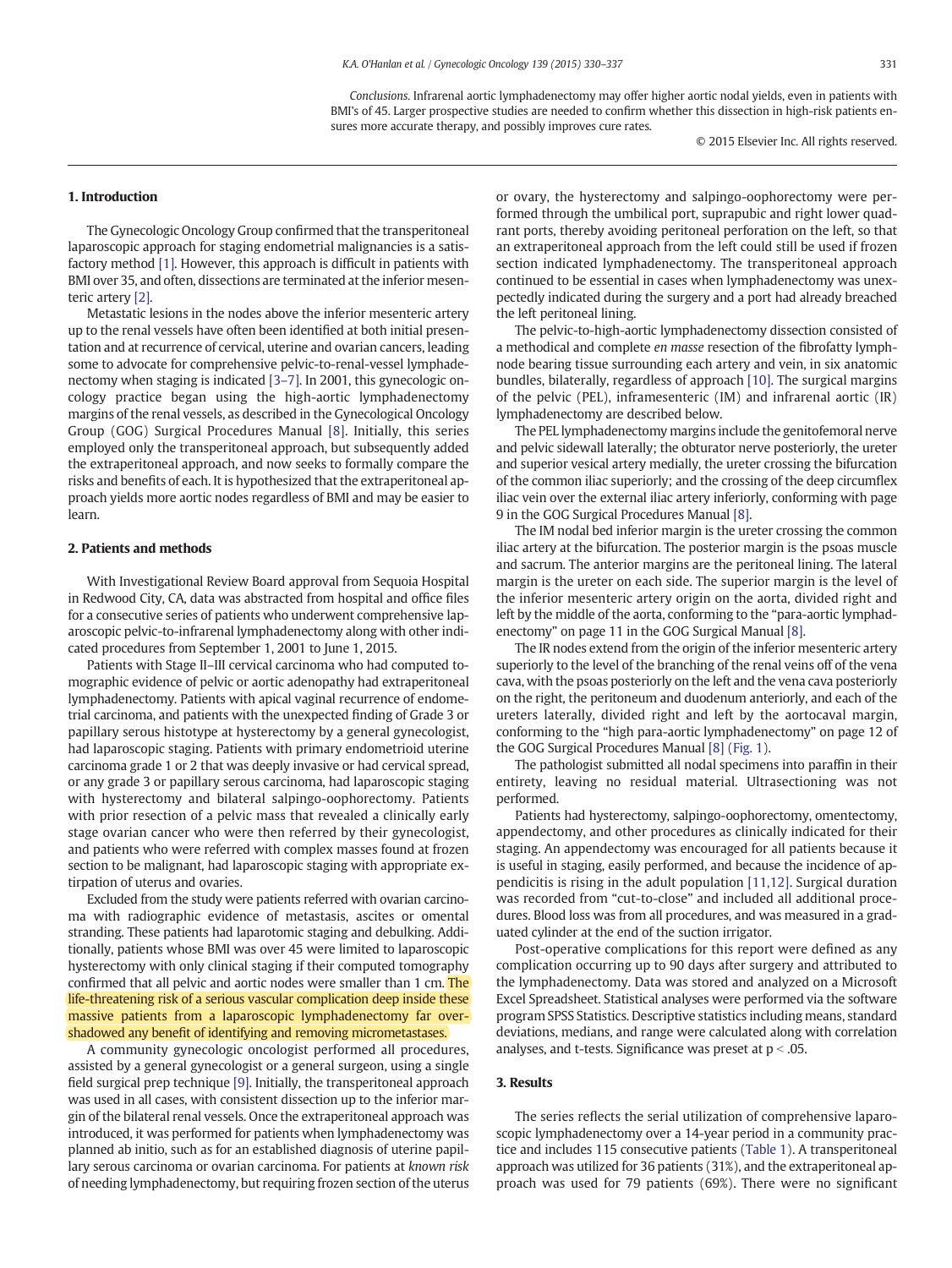<span id="page-2-0"></span>

Fig. 1. View from the left sided extraperitoneal approach showing the stripped aorta with the duodenum as the roof of the dissection cavity and the left inframesenteric (LIM) and left infrarenal (LIR) specimens removed already. The inferior mesenteric artery (IMA) emanates anteriorly and divides the IR from the IM nodal basins. The inferior vena cava on the right side with right ovarian vein (ROV) originating superiorly, and the right renal vein (RRV) obscured, and the left renal vein (LRV) extending over the aorta and giving off the left ovarian vein (LOV). The left renal artery (LRA) typically originates from the aorta slightly more superiorly than the crossing of the left renal vein, and remains in a fatty investment. The left ovarian artery (LOA) slender stump remains visible midway up from the IMA.

differences in the mean ages, 57 years (median 58, range 29–80) or mean BMI at 26 kg/m<sup>2</sup> (median 25, range 18–41) between the two approach groups.

The patient cohort comprised 4 (3%) patients with stage IB2–III cervical carcinoma, 75 (65%) patients with clinical stage I or II endometrial carcinoma, and 36 (31%) patients with clinically early tubal or ovarian carcinoma [\(Table 1\)](#page-3-0).

All 4 patients with Stage II/III cervical carcinoma had an extraperitoneal approach. Of the 75 patients with endometrial carcinoma, 22 underwent a transperitoneal approach and 53 had an extraperitoneal approach. Among the 36 patients who had tubal or ovarian carcinoma, 16 had a transperitoneal approach and 20 had an extraperitoneal approach.

The range of procedures performed is listed in [Table 1.](#page-3-0) Simple hysterectomy was performed for 88 patients. Radical hysterectomy was performed for 18 patients with stromal spread to the cervix by endometrial carcinoma. Nine patients did not undergo hysterectomy: 4 patients with stage II/III cervical carcinoma and 5 patients with prior hysterectomy, 3 of whom had endometrial carcinoma and 2 with ovarian cancer. All endometrial and tubal/ovarian cancer patients underwent bilateral salpingo-oophorectomy and peritoneal washings for cytology, with 57 having total omentectomy. Laparoscopic cystoscopy was performed for 34 patients to affirm urologic integrity [\[13\].](#page-7-0) 91 patients had an appendectomy.

In order to analyze the surgical variables and outcomes of the comprehensive pelvic-to-renal vessel lymphadenectomy performed for these three pelvic carcinomas, the diagnostic groups are analyzed together and stratified only by surgical approach for node dissection.

The mean duration of the procedures, measured from cut to closure, was 36 min longer with the extraperitoneal approach (240 v. 202 min,  $p = .001$ ). These durations included the simple or radical hysterectomy, any oophorectomy, variably performed appendectomy, and omentectomy, and in 9 patients, no hysterectomy. The durations of the procedures for the 9 patients without hysterectomy were not significantly different (mean 224, median 222, range 124–366 min). The duration of the pelvic-to-high-aortic lymphadenectomy portion of the procedure was not recorded; however, in a separate publication, the mean duration for a hysterectomy without node dissection for patients with uterine neoplasia or pelvic mass in this practice has previously been reported at 132 min [\[14\],](#page-7-0) which suggests that the comprehensive lymphadenectomy might have added 72–108 min to the procedure time.

The average blood loss for both approaches was  $217 \text{ cm}^3$ , (median 150, range 25-1500 cm<sup>3</sup>,  $p = 0.449$ ). The average blood loss for the 9 patients not having hysterectomy was 156  $\text{cm}^3$ , (median 105, range  $50-300$  cm<sup>3</sup>). The mean blood loss previously reported from patients with in this practice having only hysterectomy/salpingo-oophorectomy, was 148 cm<sup>3</sup>, [\[14\]](#page-7-0) suggesting that 69 cm<sup>3</sup> may be attributed to the lymphadenectomy. While the blood loss from the lymphadenectomies was not recorded separately from the hysterectomy and other procedures performed, there was no catastrophic blood loss from the lymphadenectomy; and red blood cell transfusion rates were not different between the two approaches. Six patients required blood transfusions: 2 units each for 3 patients whose blood loss was over 1000 cm<sup>3</sup> and 1 unit each for 3 other patients, whose blood loss was 200-700 cm<sup>3</sup>, but who presented for surgery with anemia. The mean and median duration of hospital stay was 1 day for both groups. $(p = 0.110)$ .

Significantly more lymph nodes were resected via the extraperitoneal approach, with a total mean of 50 (median 46.5, range 20–90), compared to the transperitoneal approach total mean of 41 (median 40, range 9–83;  $p = 0.004$ ) [\(Table 1](#page-3-0)). When analyzing each basin individually, the mean of 22 pelvic nodes (median 21, range  $3-41$ ;  $p = .624$ ) was similar for both groups. However, significantly more inframesenteric nodes were obtained by the extraperitoneal approach than by the transperitoneal route: mean 14 nodes, (median 12, range 2–38) v. mean 11 nodes (median 8, range  $0-38$ ;  $p = .036$ ). Also, significantly more infrarenal nodes were obtained by the extraperitoneal approach than by the transperitoneal route: mean 14 nodes (median 14, range 1–36) v. 9 nodes (median 8, range 1–  $37$ ;  $p = .001$ ).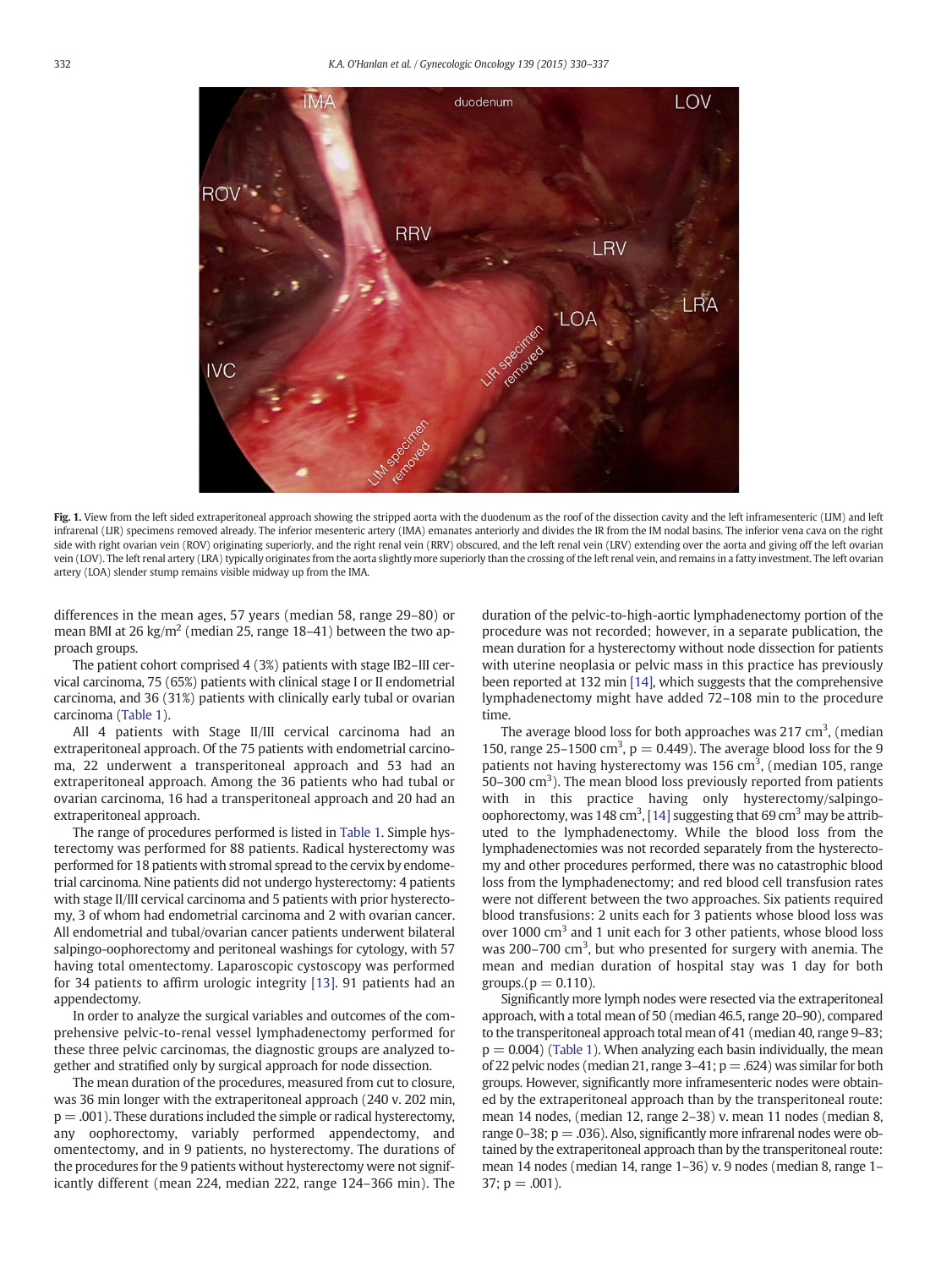#### <span id="page-3-0"></span>Table 1

Patient demographics, diagnoses and procedures.

|                                                    | Transperitoneal       | Extraperitoneal       |                       |             |
|----------------------------------------------------|-----------------------|-----------------------|-----------------------|-------------|
|                                                    | $n = 36$              | $n = 79$              |                       |             |
| Demographics                                       | Mean, median (range)  | Mean, median (range)  | Statistic             | p value     |
| Age in years                                       | 57, 57 [29-80]        | 58, 58 [31-77]        | $t = -.552$           | $p = 0.582$ |
| BMI in $\text{kg/m}^2$                             | 26, 25 [18-38]        | 26, 25 [19-41]        | $t = -.270$           | $p = 0.787$ |
| Carcinoma primary: n (%)                           | n                     | n                     |                       |             |
| Cervical, $n = 4$ (3%)                             | $\overline{0}$        | $\overline{4}$        |                       |             |
| Endometrial, $n = 75(65%)$                         | 22                    | 53                    |                       |             |
| Tubal/ovarian, $n = 36(31%)$                       | 16                    | 20                    |                       |             |
| Hysterectomy performed                             | n(%)                  | $n(\%)$               |                       |             |
| Hysterectomy                                       | 33 (92%)              | 55 (70%)              | $c2 = 6.69$           | $p = 0.035$ |
| Radical hysterectomy                               | 2(8%)                 | 16 (20%)              |                       |             |
| RPLND only                                         | 1(2.7%)               | $8(10\%)$             |                       |             |
| Additional procedures                              | n(%)                  | n(%)                  |                       |             |
| Omentectomy                                        | 20 (55.6%)            | 37 (46.8%)            | $c2 = .752$           | $p = 0.426$ |
| Cystoscopy                                         | 17 (47.2%)            | 17 (21.5%)            | $c2 = 7.846$          | $p = 0.008$ |
| Appendectomy                                       | 26 (72.2%)            | 65 (82.3%)            | $c2 = 1.514$          | $p = 0.322$ |
| Surgicopathological data                           | Mean, median, (range) | Mean, median, (range) |                       |             |
|                                                    |                       |                       |                       |             |
| Duration of surgery, minutes:                      | 202, 195 [124-348]    | 240, 235 [141-406]    | $t = -3.575$          | $p = 0.001$ |
| Measured blood loss, cc's                          | 242, 266 [25-1200]    | 206, 150 [25-1500]    | $t = .759$            | $p = 0.449$ |
| Red cell transfusions, units                       | $0.08, 0 [0-2]$       | $0.10,0$ [0-3]        | $t = -.202$           | $p = 0.840$ |
| Hospital stay in days                              | $1.4,1$ [1-6]         | $1.1,1$ [1-5]         | $t = 1.635$           | $p = 0.110$ |
| Lymph nodes resected                               |                       |                       |                       |             |
| Pelvic                                             | 21, 20 [6-41]^        | 22,21 [3-41]@         | $t = -.491$           | $p = 0.624$ |
| Inframesenteric                                    | 10, 7.5 [0-38] $\sim$ | 14, 12.0 [3-31]@@     | $t = -2.12$           | $p = 0.036$ |
| Infrarenal                                         | $9, 8$ [1-37] $\sim$  | 14, 14 [1-36]@@@      | $t = -3.506$          | $p = 0.001$ |
| Total from all basins                              | 41,40 [9-83]          | 50,47 [20-90]         | $t = -2.94$           | $p = 0.004$ |
| Final FIGO staging                                 | n                     | n                     |                       |             |
| Cervical carcinoma, clinically staged              |                       |                       |                       |             |
| Stage IIB                                          | $\mathbf{0}$          | $\overline{c}$        | Not surgically staged |             |
| Stage IIIB                                         | $\mathbf{0}$          | $\overline{2}$        |                       |             |
| Endometrial carcinoma, surgically staged           |                       |                       |                       |             |
| Stage I and II                                     | 16                    | 27                    |                       |             |
| Stage IIIA, B (adnexa, vaginal, parametrial)       | $\overline{2}$        | 5                     | $c2 = 2.576$          | $p = 0.327$ |
| Stage IIIC1,2 (pelvic or aortic nodes)             | 4                     | 21                    |                       |             |
| Ovarian/Tubal carcinoma, surgically staged         |                       |                       |                       |             |
| Stage IA-C/IF (tubal)-IIA-C                        | 12                    | 15                    |                       |             |
| Stage IIIA, B (abdominal mets)                     | 1                     | 2                     | $c2 = 1.105$          | $p = 0.641$ |
| Stage IIIC (nodal mets)                            | 3                     | 3                     |                       |             |
| <b>Complications</b>                               |                       |                       |                       |             |
| Conversion to laparotomy#                          | 3                     | $\mathbf{1}$          |                       |             |
| Left renal artery transection repaired laparotomy# | $\overline{0}$        | $\mathbf{1}$          |                       |             |
| Obturator neurotmesis repaired laparoscopically    | $\mathbf{1}$          | $\mathbf 0$           |                       |             |

\*Fisher exact test. All other data analyzed by chi-square analysis.

#These four patients were not included in this report because their nodes were removed via laparotomy.

^5 had unilateral Pel nodes dissected: 1right only, 4 left only.

@6 had unilateral Pel nodes dissected: 2 right only, 4 left only.

^^8 had unilateral IM nodes dissected: 3 right only, 5 left only.

@@3 had unilateral IM nodes dissected: 2 right only, 1 left only.

^^^13 had unilateral IR nodes dissected: 8 right only, 5 left only.

@@@6 had unilateral IR nodes dissected: 1 right only, 5 left only.

There was a trend of decreasing nodal yield by the transperitoneal approach as patients' BMI increased ( $r = -.321$ ,  $p = .057$ ), but not with the extraperitoneal approach ( $r = .063$  p = .578) [\(Fig. 2\)](#page-4-0).

At the beginning of the series when only transperitoneal resections were performed, the number of aortic nodes resected increased significantly as experience was gained ( $r = .399$  p = .016) [\(Fig. 3](#page-4-0)). When the extraperitoneal approach was adopted later in the series, a mean of 26 aortic nodes was obtained at the outset and maintained throughout the series ( $r = .113$ ,  $p = .320$ ).

Three of the 4 patients (75%) with cervical carcinoma had metastatic disease in pelvic nodes. However, 2 (50%) of cervical carcinoma patients had radiographically negative aortic metastases including 1 (25%) with infrarenal metastasis. Thus, the aortic lymphadenectomy altered the assignment of radiation therapy ports in 50% of the cervical carcinoma patient cohort ([Table 2](#page-5-0)).

Twenty-five (33%) of the 75 "high-risk" (grade 3, or deeply invasive grades 1 or 2, or any stage II) endometrial carcinoma patients were found to have metastatic disease in radiographically negative nodes, which upstaged them, and indicated chemotherapy and pelvic radiotherapy. Twenty-two (29%) had metastases in the pelvic nodes. Among these 22, 14 (21% of total, and 64% of pelvic node positive patients) had inframesenteric metastases. Two patients (2%) had inframesenteric metastases with negative pelvic nodes. Of these 16 patients with inframesenteric metastases, 10 (13% of total and 63% of inframesenteric node positive patients) also had infrarenal metastases. An additional 4 patients (5%) were found to have isolated infrarenal metastases with 6–16 dissected negative inframesenteric nodes and no other metastatic foci. One patient among the four with isolated infrarenal adenopathy had a grade 2 carcinoma with 30 negative pelvic nodes, while three others with skip nodes to the infrarenals, two with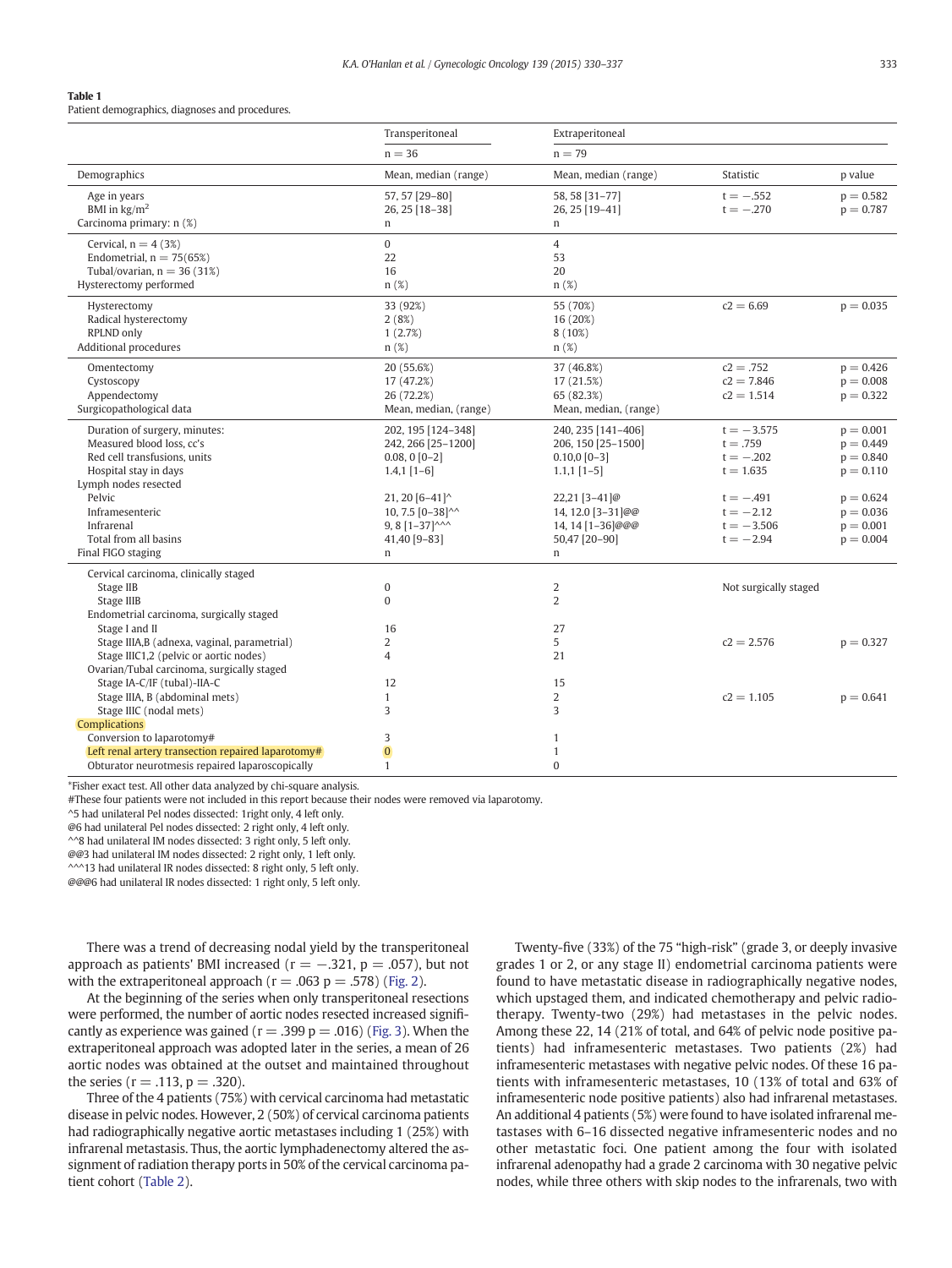<span id="page-4-0"></span>

Fig. 2. Correlation of aortic nodal yields with increasing body mass index, stratified by approach. A trending decrement in nodal yield was observed in the larger patients with the transperitoneal approach ( $p = .057$ ), but not with the extraperitoneal approach ( $p = .578$ ).

grade 3 and one with grade 1 carcinoma, had only one positive pelvic node out of 10 to 19 nodes dissected. Thus, out of 75 patients with high-risk endometrial cancer, 20 (27%) had radiographically negative metastatic disease in the aortic nodes, and 14 (19%) had radiographically negative metastases in the infrarenal nodes, which indicated high aortic radiotherapy ports for optimal treatment.

Two (6%) of 36 ovarian/tubal carcinoma patients had metastatic deposits in the pelvic nodes. Six (17%) had radiographically negative aortic nodal metastases. 5 (14%) had inframesenteric metastases, and 4 of these (80%) also had infrarenal metastases. In addition, one patient (3%) with no other intraperitoneal disease, whose BMI was 38, had three positive isolated infrarenal nodes among 17 removed, with none of 18 inframesenteric nodes and none of 37 pelvic nodes involved. In all, 5 (14%) ovarian carcinoma patients with no radiographic evidence of adenopathy had metastases in the infrarenal basin.

In this cohort of patients with no radiological or preoperative clinical evidence of metastatic spread, there was a significant correlation between the total number of nodes resected and the chance of finding malignancy ( $r = .332$ ,  $p < 0.001$ ) [\(Fig. 4A](#page-5-0)). However, an analysis of this correlation by individual basin reveals that the significance was specific to the entire aortic basin,  $IM + IR$ ,  $(r = .366, p = 0.001)$  [\(Fig. 4](#page-5-0)B) and not



Fig. 3. Comparing aortic nodal yields with sequential case numbers, stratified by approach. Correlation of nodal yields from extraperitoneal and transperitoneal approaches in chronological sequence, a proxy for increasing surgeon experience, reveals a significant learning curve ( $p = 0.016$ ) of increasing nodal yield for the transperitoneal approach. There was no significant learning curve ( $p = 0.320$ ) effect with the extraperitoneal approach, which facilitated higher nodal yields from the outset.

the pelvic basin ( $r = .094$ ,  $p = .317$ ) ([Fig. 4](#page-5-0)C). The removal of more inframesenteric nodes significantly increased the likelihood of finding cancer ( $r = .483$ ;  $p = 0.001$ ) (Fig. 2D), as did increasing numbers of infrarenal nodes ( $r = .249$  p=. 007) [\(Fig. 4E](#page-5-0)).

Complications from both lymphadenectomy approaches were rare but significant ([Table 1](#page-3-0)). Four patients who are excluded from node count analysis were converted to laparotomy: three from a transperitoneal approach who had BMI's of 33, 41 and 48 respectively. One patient was converted to laparotomy from an extraperitoneal approach, despite having an ideal BMI, for intraperitoneal adhesiolysis causing peritoneal leaks. One extraperitoneal approach patient had transection of the left renal artery with immediate open laparotomy and saphenous vein transplant, with normal postoperative creatinine values. One patient had transperitoneal transection of her left obturator nerve with immediate laparoscopic repair and physical therapy.

#### 4. Discussion

Embryologic and clinical experiments confirm that the cervix drains along the uterine vein to the pelvic nodes around the iliac veins, and that the fundus of the uterus and the ovaries drain through the lymphatic trunks that parallel the ovarian veins. [\[3,15\]](#page-6-0) Additionally, cervical, endometrial and ovarian cancers can have "skip" metastases that bypass the inframesenteric nodes and spread directly to the infrarenal nodes. [\[16,17\]](#page-7-0) For these reasons, this practice uses the renal veins as the superior margin for an indicated lymphadenectomy.

In 2008 Dowdy and colleagues compared the extraperitoneal route for lymphadenectomy to open laparotomy [\[18\].](#page-7-0) They reported a yield of 10 inframesenteric and 8 infrarenal nodes from 35 patients using an extraperitoneal approach. They also showed that the extraperitoneal route was superior to the open laparotomy approach in patients with BMI > 35. More recently, Pakish and colleagues studied 34 endometrial carcinoma patients who had extraperitoneal lymphadenectomies up to the renal vessels [\[7\].](#page-6-0) They combined the inframesenteric nodes with the infrarenal nodes and reported obtaining a mean of 5 nodes using a transperitoneal approach, and 11 nodes using an extraperitoneal approach. Akladios and colleagues also compared these two approaches to the aortic nodes in 21 cervical cancer patients. While their results show higher aortic nodal yields by the transperitoneal approach (17 by transperitoneal route v 13 by extraperitoneal route), their dissections stopped at the inferior mesenteric artery [\[19\]](#page-7-0).

In this series of 115 patients having dissections up to the renal vessels, 79 had an extraperitoneal approach for the infrarenal lymphadenectomy, which yielded an average total of 25 lymph nodes from the two aortic levels, 12 nodes from the bilateral inframesenteric, and 13 nodes from the bilateral infrarenal regions. This is the largest series of extraperitoneal lymphadenectomy procedures up to the renal vessels presented in direct comparison to the transperitoneal approach. This study provides further suggestion that there may be a benefit to extending the superior margins of the aortic lymphadenectomy to the renal veins in locally advanced cervical, endometrial, and uterine/tubal carcinoma.

While there were only 4 patients with cervical carcinoma, one (25%) had infrarenal nodal metastasis. Similarly, Gil Moreno et al. found infrarenal node involvement in 16% of patients with locally advanced cervical carcinoma [\[5\].](#page-6-0) In this small series of patients with cervical carcinoma, the preoperative PET or CT studies did not identify the positive aortic (IM or IR) nodes in two of four patients that were only discovered by the lymphadenectomy. Both of these patients are alive at greater than two years, having received chemoradiotherapy targeted well above their pathologically identified nodal metastases. Gold and colleagues have also shown that including the infrarenal nodes in the staging lymphadenectomy for cervical carcinoma can increase survival by 12% [\[20\]](#page-7-0), mainly by improving the accuracy of the radiation port assignment [\[10,21\]](#page-6-0). It is regrettable that there are only four patients with cervical carcinoma in this report. Larger prospective studies of patients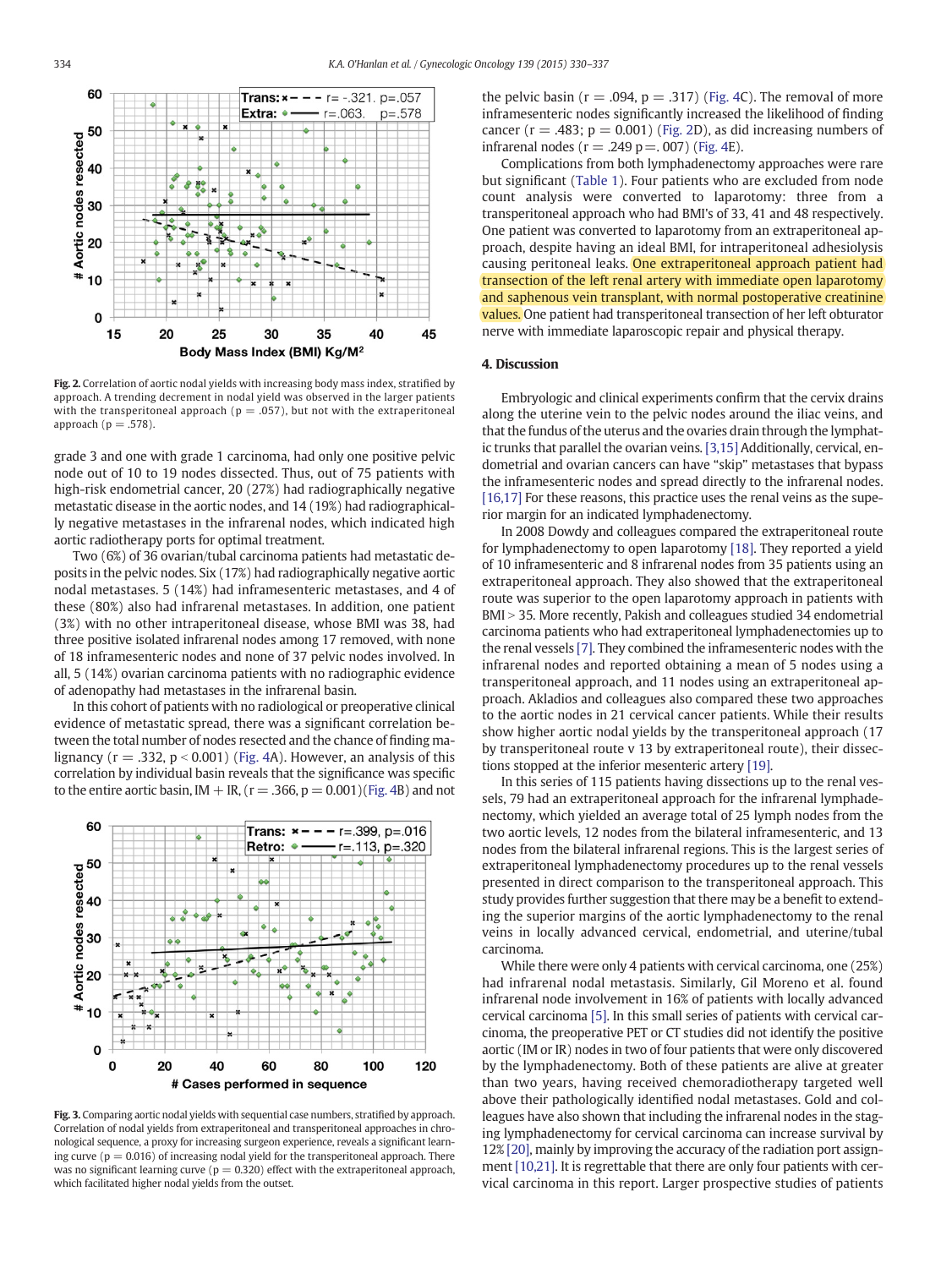#### <span id="page-5-0"></span>Table 2

Nodal involvement detected by comprehensive lymphadenectomy of 115 patients.

|                                  | Positive<br>nodes/total (%) | Inframesenteric positive, pelvic<br>negative/total (%) | Infrarenal positive, pelvic and inframesenteric<br>negative/total (%) | Total aortic nodes<br>positive/total (%) |
|----------------------------------|-----------------------------|--------------------------------------------------------|-----------------------------------------------------------------------|------------------------------------------|
| Cervical carcinoma, $n = 4$      |                             |                                                        |                                                                       |                                          |
| Pelvic                           | 3/4(75%)                    |                                                        |                                                                       |                                          |
| Inframesenteric                  | $2/4(50\%)$                 |                                                        |                                                                       |                                          |
| Infrarenal                       | 1/4(25%)                    |                                                        |                                                                       |                                          |
| Total                            | 3/4(75%)                    | $\boldsymbol{0}$                                       | $\bf{0}$                                                              | $2/4(50\%)$                              |
| Endometrial carcinoma, $n = 75$  |                             |                                                        |                                                                       |                                          |
| Pelvic                           | 22/75 (29%)                 |                                                        |                                                                       |                                          |
| Inframesenteric                  | 16/75 (21%)                 |                                                        |                                                                       |                                          |
| Infrarenal                       | 14/75 (19%)                 |                                                        |                                                                       |                                          |
| Total                            | 25/75 (33%)                 | 2/75(2%)                                               | 4/75(5%)                                                              | 20/75 (27%)                              |
| Ovarian/Tubal carcinoma $n = 36$ |                             |                                                        |                                                                       |                                          |
| Pelvic                           | 2/36(6%)                    |                                                        |                                                                       |                                          |
| Inframesenteric                  | 5/36(14%)                   |                                                        |                                                                       |                                          |
| Infrarenal                       | 5/36(14%)                   |                                                        |                                                                       |                                          |
| Total                            | 6/36(17%)                   | $\mathbf{0}$                                           | 1/36(3%)                                                              | 6/36(17%)                                |

with cervical carcinoma with pelvic adenopathy are needed to document whether dissection of the aortic nodes up to the renal vessels significantly modifies the port assignments and improves survival.

Nearly 20% of patients with no intraperitoneal metastatic sites of endometrial carcinoma in this study had positive infrarenal nodes. Turan and colleagues also found the infrarenal nodes were involved in as many as 10% of their patients with clinically early endometrial carcinoma [\[22,23\]](#page-7-0). For endometrial cancer patients, resecting the infrarenal nodes in staging has been shown to add a 10% survival advantage [\[24\].](#page-7-0) In this study, comprehensive staging identified radiographically occult metastases in 33% of endometrial carcinoma patients, including 17% in the aortic basins, signaling need for radiation treatment aimed at these areas and higher for a goal of cure [\[25\].](#page-7-0)

Among the patients with clinically early ovarian cancer, 14% had infrarenal metastases. Morice found that the infrarenal nodes were involved in 20% of clinical stage I ovarian cancer patients [\[26\].](#page-7-0) Aletti



Fig. 4. Increasing nodal harvest increases detection of metastases in both aortic nodal basins. The total nodal yields from a comprehensive lymphadenectomy reveals a significantly increased chance of finding a metastatic deposit with increasing number of nodes removed (A). However, separating the three basins for specific comparison shows that only the aortic (IM + IR) basins are significant (B) and not pelvic nodes (C). Looking more specifically at each of the aortic nodal basins confirms that the more nodes harvested from each basin, (inframesenteric (D) and infrarenal (E)), the greater the chance of finding metastatic deposits. This confirms the importance of performing a comprehensive high aortic lymphadenectomy as described by the GOG Surgical Procedures Manual.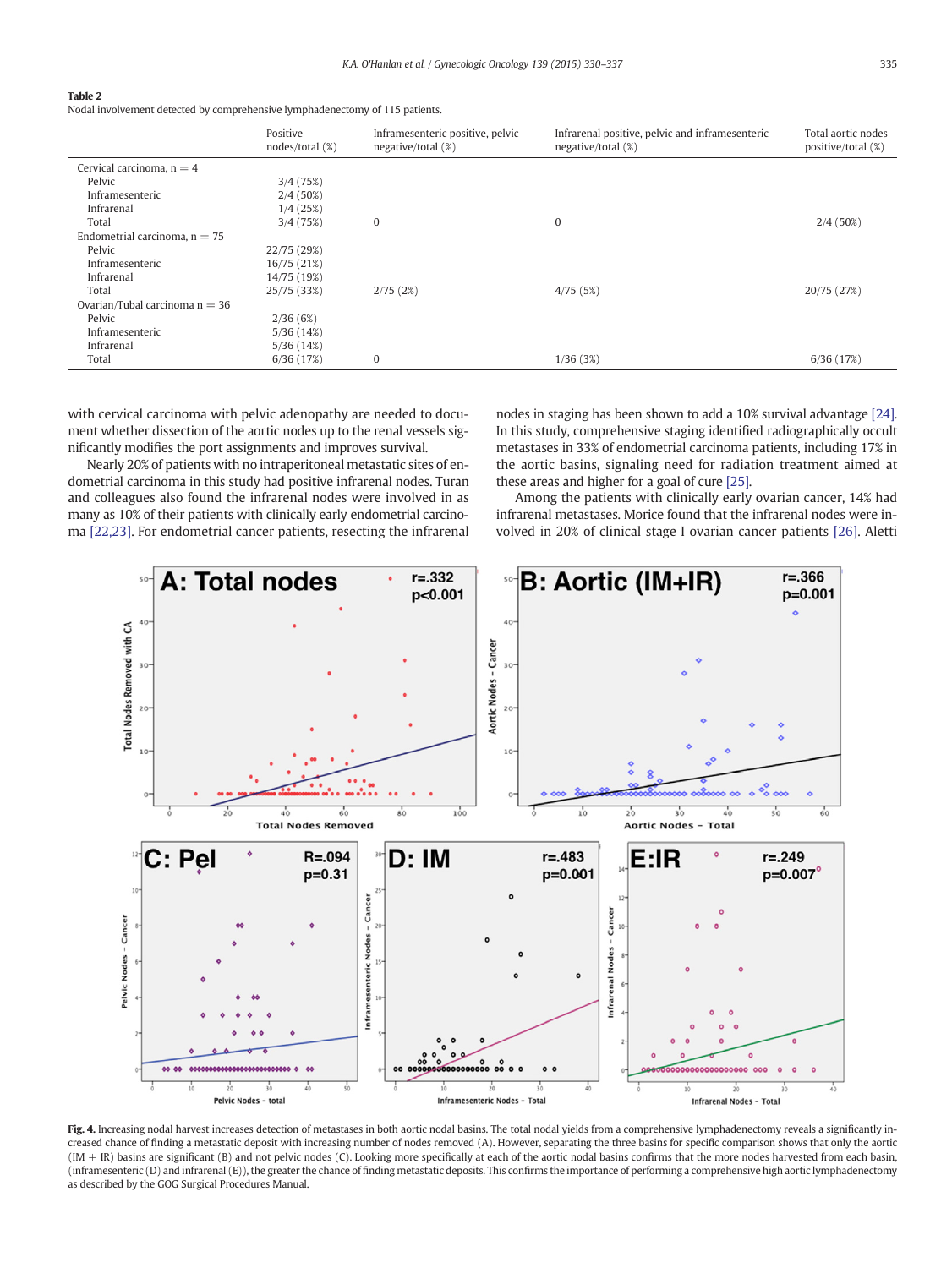<span id="page-6-0"></span>et al. found that performing the infrarenal lymphadenectomy for staging added a 21% overall survival advantage for these patients [\[27\]](#page-7-0).

Both ovarian and endometrial carcinomas can recur in the infrarenal node basin unless these high aortic nodes are initially resected at staging [\[28,29\].](#page-7-0) In this study, when the inframesenteric aortic nodes were found to have endometrial or ovarian carcinoma metastases, 63% and 80%, respectively, will also have infrarenal metastases. This series also confirms that 5% of uterine, and 3% of ovarian carcinomas can metastasize directly to the infrarenal nodes skipping the inframesenterics, even in the very early stages [\[30,31\].](#page-7-0)

Chan and colleagues found that resection of up to 25 total nodes (basins not specified) increased the likelihood of finding metastatic deposits and improved survival from both endometrial and ovarian carcinomas [\[32\].](#page-7-0) They further theorized that small nodes that are radiologically and even pathologically negative could still harbor microscopic metastatic disease and require more aggressive post-operative therapy [\[33](#page-7-0)–35]. This report demonstrates a similar significant relationship between the number of aortic nodes harvested from the inframesenteric and infrarenal basins, and the likelihood of finding nodal metastases in each of these basins. In this study, the comprehensive node dissection altered the primary plan of therapy in 50% of cervical, 33% of endometrial and 17% of ovarian cancer patients, as others have described [\[36\]](#page-7-0).

There appeared to be a learning curve effect only with the transperitoneal approach; however, this approach was adopted before the extraperitoneal approach was included in the practice. While the transperitoneal approach for staging was first described and adopted by most oncologic surgeons, an extraperitoneal approach has more recently been shown to yield as many or more nodes in higher BMI patients and to provide more direct access to the high aortic lymph nodes at the renal veins [\[37,38\].](#page-7-0) In this study, the extraperitoneal approach yielded similar counts in patients across the BMI spectrum, in contrast to the trend of decreasing nodal yields with increasing BMI from the transperitoneal approach. This finding confirms other reports of the greater ease and efficacy of the extraperitoneal approach [7,18]. Among the 14 patients in the cohort whose BMI was over 35, two of whom had a BMI over 40, the mean nodal yield from the aortic basin was 31 by extraperitoneal approach, as compared to an average of 6 nodes by transperitoneal approach. The extraperitoneal approach also appears to be associated with reduced risk of bowel injury and adhesion formation [\[37\]](#page-7-0).

Comprehensive lymphadenectomy is surgery directly on the major vessels, complicated by multiple anatomic variations, and compounded by patients' BMI and other comorbidities. Despite this, minimal blood loss was attributed to the lymphadenectomies, and major vascular complications were rare. Minor arterial bleeding such as avulsion of the right ovarian artery in two cases was treated with proprietary desiccated bovine cartilage coated with human thrombin. Minor venous complications such as avulsion of the perforators of the lower vena cava were also rare, but they were patched with a proprietary crushed equine cartilage matrix coated on one side with desiccated human thrombin and fibrinogen. The transected left renal artery was immediately repaired by open laparotomy and saphenous vein interposition and resulted in maintenance of normal creatinine. The transperitoneal injury to the obturator nerve could have been avoided by following the established standard in this practice of establishing the margins and landmark nerves of the pelvic node dissection well before any transection of tissue. Laparoscopic end-to-end repair resulted in normal ambulation and normal extremity function with no neuropathic pain. One challenge was failure of the extraperitoneal approach in obese patients following peritoneal perforation resulting in collapse of the posterior peritoneum, "the roof" into the retroperitoneal surgical field. The need to convert to laparotomy due to small peritoneal leaks of carbon dioxide was averted in many cases by use of a "liver retractor": a 5 mm retractable metallic tubing that screw-tightens into a pretzel-shaped retractor, which can lift the posterior peritoneum even when a leak is present. However, this retractor does not help when a large rent develops and

bowel falls through into the retroperitoneum, at which point a laparotomy, unfortunately, becomes necessary. None of these 115 patients have reported disabling lymphedema, but this report only encompasses the first ninety days after surgery. To address this issue, a retrospective Quality of Life survey of this same patient cohort is currently underway.

This retrospective case series has several weaknesses. Patient selection was not random, but consecutive. It also may be of concern that a single board-certified gynecologic oncologist in a community hospital performed all of the procedures, which may not be easily reproduced. The surgical durations and estimates of blood loss included many other procedures beside the comprehensive lymphadenectomy. Other complications are possible that were not encountered and reported in this series. Follow-up information was not rigorously solicited after three months from some of the patients who lived many hours away.

Soliman and colleagues surveyed members of the Society for Gynecologic Oncologists and reported that only 60% of gynecologic oncologists report routinely using minimally invasive approaches to endometrial carcinoma [\[39\].](#page-7-0) In their report, 50% of respondents said that when lymphadenectomy was required, they routinely dissect nodes only up to the inferior mesenteric artery, and only 11% reported routinely dissecting nodes up to the renal vessels [\[39\].](#page-7-0) The perception of a steep learning curve may initially dissuade some gynecologic oncologists from performing a high aortic lymphadenectomy, but all gynecologic oncologists can develop and incorporate these minimally invasive procedures into their oncologic surgery armamentarium [\[39\]](#page-7-0).

We confirm that laparoscopic comprehensive lymphadenectomy to the renal vessels is feasible and beneficial for patients with BMI up to 45, with cervical, endometrial and tubal/ovarian carcinomas who require lymphadenectomy. Larger prospective studies are needed to confirm whether the more nodes harvested up to the renal vessels, the more accurate staging and more appropriate assignment of postoperative therapy, which may potentially confer a more optimal survival probability. The extraperitoneal approach may permit more direct access to infrarenal nodes, avoiding the anatomic obstacles that exist with transperitoneal lymphadenectomy.

#### Conflict of interest statement

No funding was received for this manuscript. No products are mentioned. No off label use described.

#### References

- [1] [J.L. Walker, M.R. Piedmonte, N.M. Spirtos, S.M. Eisenkop, J.B. Schlaerth, R.S. Mannel,](http://refhub.elsevier.com/S0090-8258(15)30135-9/rf0005) [et al., Laparoscopy compared with laparotomy for comprehensive surgical staging of](http://refhub.elsevier.com/S0090-8258(15)30135-9/rf0005) [uterine cancer: Gynecologic Oncology Group Study LAP2, J. Clin. Oncol. Off. J. Am.](http://refhub.elsevier.com/S0090-8258(15)30135-9/rf0005) [Soc. Clin. Oncol. 27 \(32\) \(2009\) 5331](http://refhub.elsevier.com/S0090-8258(15)30135-9/rf0005)–5336.
- [2] [D.R. Scribner Jr., J.L. Walker, G.A. Johnson, S.D. McMeekin, M.A. Gold, R.S. Mannel,](http://refhub.elsevier.com/S0090-8258(15)30135-9/rf0010) [Laparoscopic pelvic and paraaortic lymph node dissection: analysis of the](http://refhub.elsevier.com/S0090-8258(15)30135-9/rf0010) first 100 [cases, Gynecol. Oncol. 82 \(3\) \(2001\) 498](http://refhub.elsevier.com/S0090-8258(15)30135-9/rf0010)–503.
- [3] [T.W. Burke, C. Levenback, C. Tornos, M. Morris, J.T. Wharton, D.M. Gershenson,](http://refhub.elsevier.com/S0090-8258(15)30135-9/rf0015) [Intraabdominal lymphatic mapping to direct selective pelvic and paraaortic lymph](http://refhub.elsevier.com/S0090-8258(15)30135-9/rf0015)[adenectomy in women with high-risk endometrial cancer: results of a pilot study,](http://refhub.elsevier.com/S0090-8258(15)30135-9/rf0015) [Gynecol. Oncol. 62 \(2\) \(1996\) 169](http://refhub.elsevier.com/S0090-8258(15)30135-9/rf0015)–173.
- [4] [S.J. Chang, R.E. Bristow, H.S. Ryu, Analysis of para-aortic lymphadenectomy up to the](http://refhub.elsevier.com/S0090-8258(15)30135-9/rf0020) [level of the renal vessels in apparent early-stage ovarian cancer, J. Gynecol. Oncol. 24](http://refhub.elsevier.com/S0090-8258(15)30135-9/rf0020) [\(1\) \(2013\) 29](http://refhub.elsevier.com/S0090-8258(15)30135-9/rf0020)–36.
- [5] [A. Gil-Moreno, J.F. Magrina, A. Perez-Benavente, B. Diaz-Feijoo, J.L. Sanchez-Iglesias,](http://refhub.elsevier.com/S0090-8258(15)30135-9/rf0025) [A. Garcia, et al., Location of aortic node metastases in locally advanced cervical can](http://refhub.elsevier.com/S0090-8258(15)30135-9/rf0025)[cer, Gynecol. Oncol. 125 \(2\) \(2012\) 312](http://refhub.elsevier.com/S0090-8258(15)30135-9/rf0025)–314.
- [6] [S.A. Vasilev, K.F. McGonigle, Extraperitoneal laparoscopic para-aortic lymph node](http://refhub.elsevier.com/S0090-8258(15)30135-9/rf0030) [dissection, Gynecol. Oncol. 61 \(3\) \(1996\) 315](http://refhub.elsevier.com/S0090-8258(15)30135-9/rf0030)–320.
- [7] [J. Pakish, P.T. Soliman, M. Frumovitz, S.N. Westin, K.M. Schmeler, R.D. Reis, et al., A](http://refhub.elsevier.com/S0090-8258(15)30135-9/rf0035) [comparison of extraperitoneal versus transperitoneal laparoscopic or robotic para](http://refhub.elsevier.com/S0090-8258(15)30135-9/rf0035)[aortic lymphadenectomy for staging of endometrial carcinoma, Gynecol. Oncol.](http://refhub.elsevier.com/S0090-8258(15)30135-9/rf0035)  $(2013)$
- [8] [C.W. Whitney, Gynecological Oncology Group Surgical Procedures Manual, 1994](http://refhub.elsevier.com/S0090-8258(15)30135-9/rf0040) 9–[12.](http://refhub.elsevier.com/S0090-8258(15)30135-9/rf0040)
- [9] [K.A. O'Hanlan, S.P. McCutcheon, J.G. McCutcheon, B.E. Charvonia, Single-](http://refhub.elsevier.com/S0090-8258(15)30135-9/rf0045)field sterile[scrub, preparation, and dwell for laparoscopic hysterectomy, J. Minim. Invasive](http://refhub.elsevier.com/S0090-8258(15)30135-9/rf0045) [Gynecol. \(2012\).](http://refhub.elsevier.com/S0090-8258(15)30135-9/rf0045)
- [10] [K.A. O'Hanlan, Comprehensive, therapeutic retroperitoneal pelvic and infrarenal](http://refhub.elsevier.com/S0090-8258(15)30135-9/rf0050) [aortic lymphadenectomy for advanced cervical carcinoma, Gynecol. Oncol. \(2013\).](http://refhub.elsevier.com/S0090-8258(15)30135-9/rf0050)